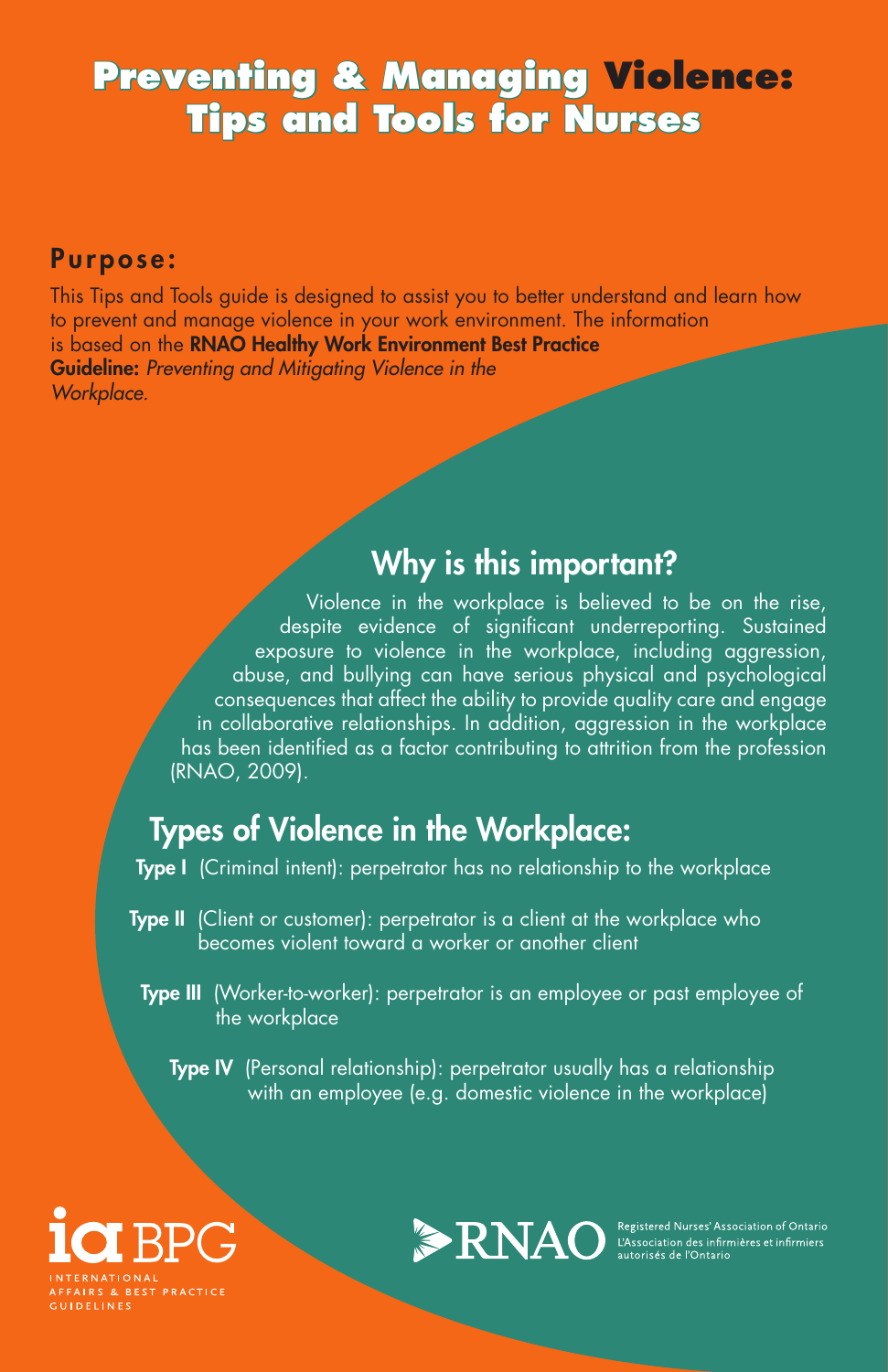### Facts:

Workplace violence is "an incident of aggression that is physical, sexual, verbal, emotional or psychological that occurs when nurses are abused, threatened or assaulted in circumstances related to their work" (RNAO, 2009).

Violence in the workplace involves a misuse of power and control and it may take the form of physical, psychological or sexual abuse; and/or harassment, mobbing, bullying, or aggression. It may involve action or withholding action. It may be done unintentionally or intentionally. It often involves interactions between people in different roles and power relationships (RNAO, 2009).

Studies indicate that nurses are at a higher risk of violence in the workplace than other health-care providers and other workers. In particular, nurses experience violence from patients / clients or their families. Nurses who work alone are those at the greatest risk (RNAO, 2009).

# Safety Tips for all nurses, employees, physicians, volunteers and students:

- Acquire the knowledge and competencies to prevent, identify, and respond to potential violence.
- Engage in self-reflective practice and examine how your behaviour impacts others and how the behaviour of others impacts you.
- Practise and collaborate with team members in a manner that fosters respect, trust and prevents violence. This includes refraining from actions such as gossiping, bullying, harassment, socially isolating others, pushing, throwing objects, or any other behaviours that constitute aggression.
- Contribute to the development of organizational strategies to prevent, identify and respond to violence.
- Fully adhere to organizational policies, procedures and practices related to preventing, identifying and responding to workplace violence.
- Follow organizational processes related to mandatory reporting, seeking support and providing support to others when potentially violent situations are identified or violent situations occur.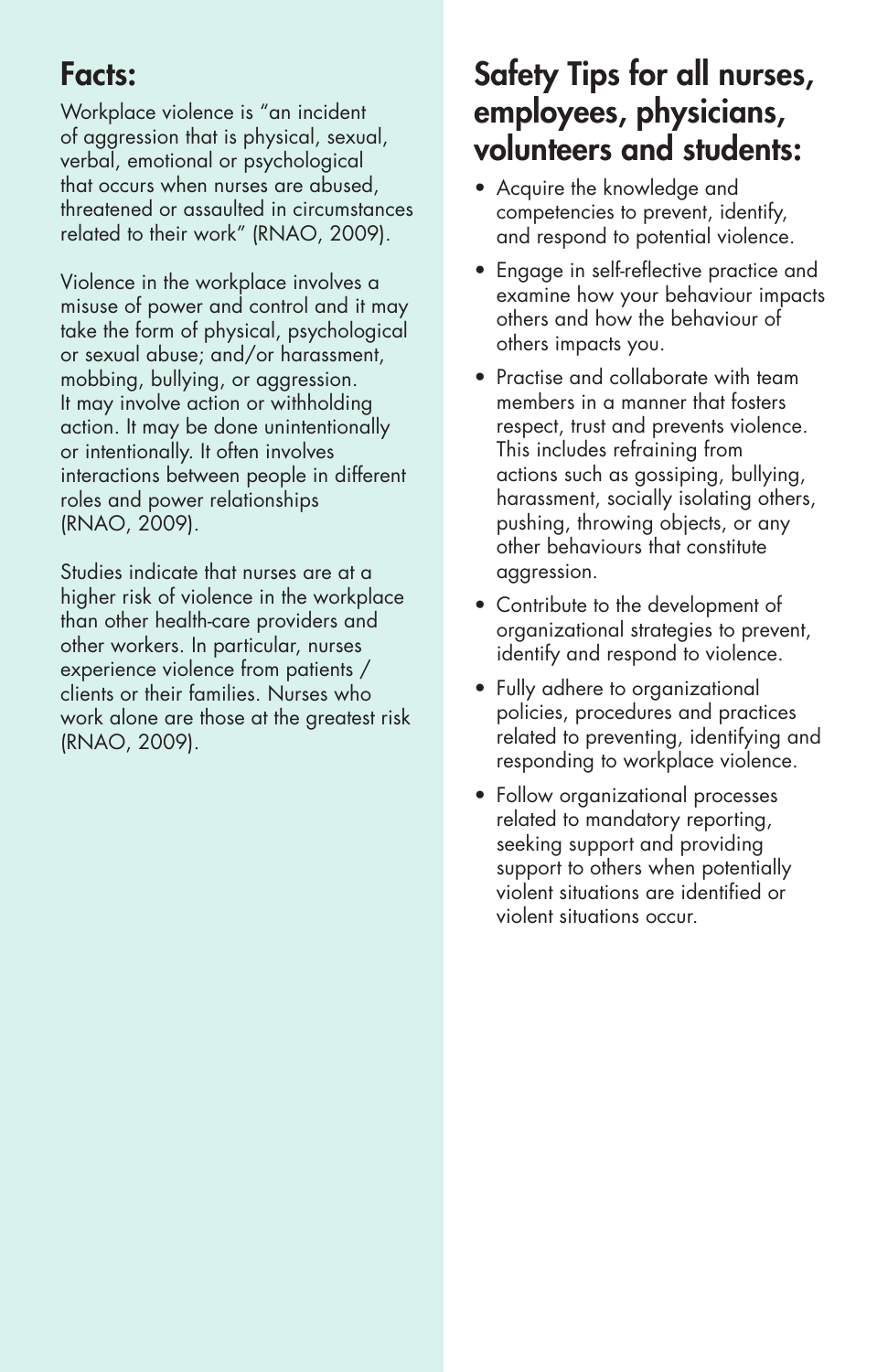#### Workplace Violence Employee Survey (OSACH 2006)

Complete the following questionnaire at it relates to you and your role at work. On completion of this assessment tool - if you answered "No" to any of the following questions and you have concerns about workplace violence you should share the results with your immediate supervisor.

| <b>Workplace Violence Employee Survey</b> |    |                                                                                                                                                                    |  |  |
|-------------------------------------------|----|--------------------------------------------------------------------------------------------------------------------------------------------------------------------|--|--|
| Yes                                       | No | Do you feel safe while at work?                                                                                                                                    |  |  |
| Yes                                       | No | Do you think you are prepared to handle a violent situation, threat,<br>or responsive and escalating behaviours exhibited by clients while at<br>work <sup>3</sup> |  |  |
| Yes                                       | No | In your opinion, has the employer provided you with every necessary control and measure to protect your safety?                                                    |  |  |

| <b>Violence Prevention Policy</b> |    |                                                                                        |  |  |
|-----------------------------------|----|----------------------------------------------------------------------------------------|--|--|
| <b>Yes</b>                        | No | Is there a written violence prevention policy for your workplace?                      |  |  |
| Yes                               | No | A. If yes, have you ever seen a copy of the policy?                                    |  |  |
| Yes                               | No | Are there written procedures for violence prevention that deal with your<br>work area? |  |  |
| Yes                               | No | A. If yes, are they easy to understand and follow?                                     |  |  |
| Yes                               | No | B. Have you ever seen a copy of the procedures?                                        |  |  |

| <b>Education and Training</b> |                        |                                                                                                                                            |  |  |
|-------------------------------|------------------------|--------------------------------------------------------------------------------------------------------------------------------------------|--|--|
| <b>Yes</b>                    | No                     | Have you received training in recognizing, preventing and dealing with<br>workplace violence?                                              |  |  |
| Yes                           | No                     | Have you received training in psychiatric, behavioural and<br>physiological conditions associated with escalating behaviours?              |  |  |
| Yes                           | No                     | Have you received training in self-defense measures that are respectful<br>to the clients you are caring for?                              |  |  |
| <b>Yes</b><br><b>Yes</b>      | <b>No</b><br><b>No</b> | Have you received training in communication and care strategies?<br>A. If yes, do you feel that training was adequate?                     |  |  |
| Yes                           | No                     | Is your training tailored to the particular job that you do?                                                                               |  |  |
| Yes                           | No                     | Do you know what protocols (policies and procedures) exist in your<br>workplace to deal with violence and its consequences?                |  |  |
| Yes                           | No                     | Do you know what standard of care your employer expects you to<br>deliver when a patient or client is abusive or threatening toward staff? |  |  |

Note: This survey has abbreviated content, to view the entire assessment tool and/ or to find other resources please go to the online version of the RNAO Preventing and Managing Violence in the Workplace BPG.